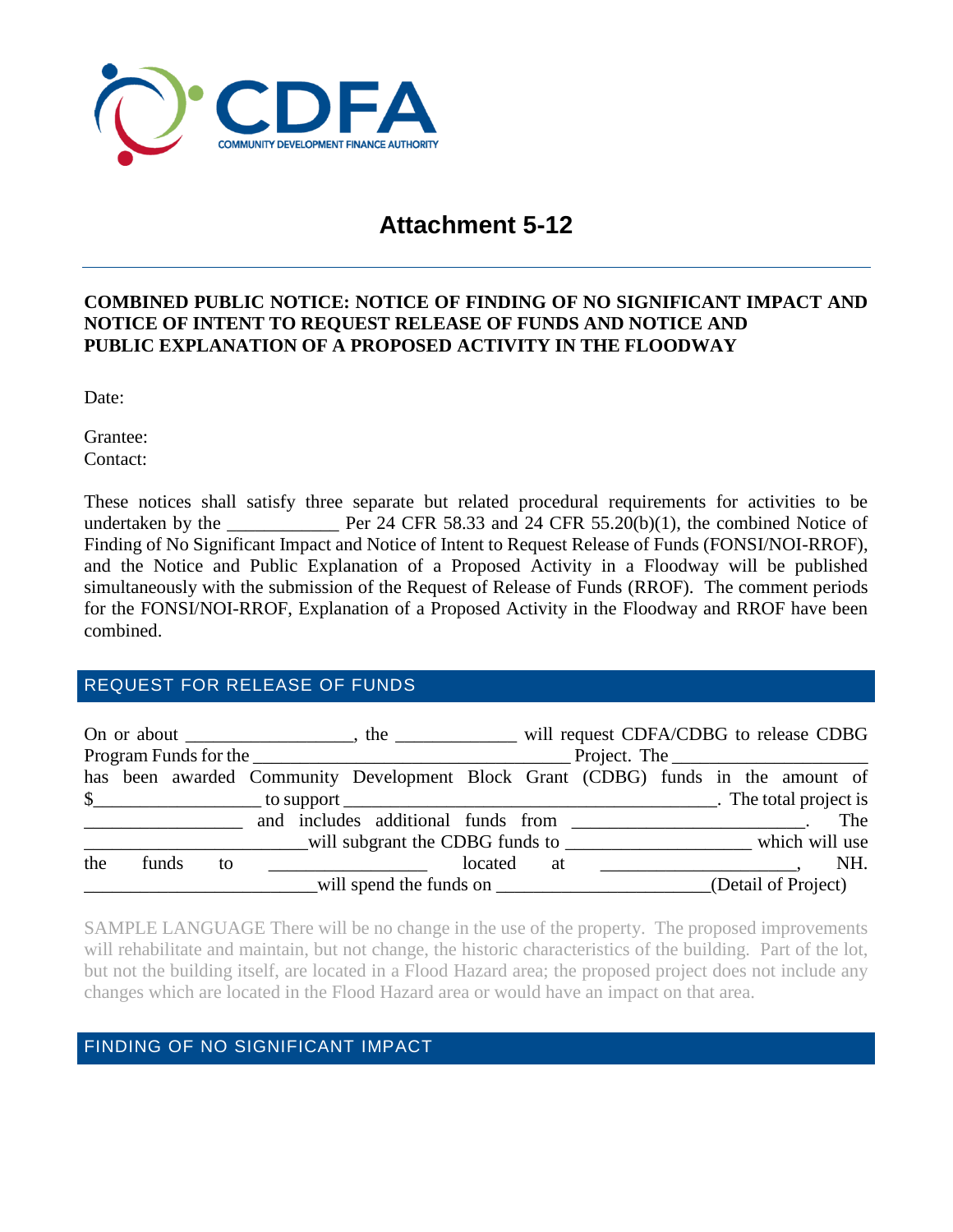The \_\_\_\_\_\_\_\_\_\_\_\_\_\_\_\_\_\_\_ has determined that the project will have no significant impact on the human environment. This determination is based on the assumption that will obtain all permits required, and will adhere to all applicable regulations. Therefore, an Environmental Impact Statement under the National Environmental Policy Act of 1969 (NEPA) is not required. Additional project information is contained in the Environmental Review Record (ERR) on file at \_\_\_\_\_\_\_\_\_\_\_\_\_\_\_\_\_\_\_\_\_\_\_, \_\_\_\_\_\_\_\_\_\_\_\_\_\_ Street, \_\_\_\_\_\_\_\_\_\_\_\_\_\_\_\_, NH and may be examined or copied weekdays \_\_\_\_\_\_\_\_\_\_\_\_\_ a.m. to \_\_\_\_\_\_\_\_\_\_\_\_p.m.

## PUBLIC EXPLANATION OF A PROPOSED ACTIVITY IN THE FLOODWAY

This is to give notice that the has conducted an evaluation as required by Executive Order 11988 and/or 11990, in accordance with HUD regulations at 24 CFR 55.20 Subpart C Procedures for Making Determinations on Floodplain Management, to determine the potential affect that its activity in the floodway will have on the human environment for Community Development Block Grant Program, Project # \_\_\_\_\_\_\_\_\_\_\_ Project Name \_\_\_\_\_\_\_\_\_\_\_ Adress \_\_\_\_\_\_\_\_ Street is an \_\_\_\_\_\_\_\_\_\_\_\_\_\_\_\_\_\_\_\_\_\_\_\_ d. (Description of Flood Area) A portion of the land, but not the building, is located in the floodplain. Subrecipient \_\_\_\_\_\_\_\_ will spend the funds on This project is not anticipated to change floodplain characteristics of the property.

| The                                                                                 |                                                       |  |  |  |  |  | considered alternative options to the proposed project. The only other |  |  |  |  |  |                          |  |
|-------------------------------------------------------------------------------------|-------------------------------------------------------|--|--|--|--|--|------------------------------------------------------------------------|--|--|--|--|--|--------------------------|--|
| alternative would be to                                                             | , which is not a viable alternative. The improvements |  |  |  |  |  |                                                                        |  |  |  |  |  |                          |  |
| described above must be located on this lot, of which part is in the floodplain, as |                                                       |  |  |  |  |  |                                                                        |  |  |  |  |  |                          |  |
|                                                                                     |                                                       |  |  |  |  |  |                                                                        |  |  |  |  |  | (explain why alternative |  |

site is not allowed)

The \_\_\_\_\_\_\_\_\_\_\_\_\_\_\_\_\_\_\_\_ has re-evaluated the alternative to \_\_\_\_\_\_\_\_\_\_\_\_\_\_\_\_\_\_\_\_\_\_\_\_\_\_\_ in the floodway and has determined that it has no practicable alternative. Environmental files that document compliance with steps 3 through 6 of Executive Order 11988 and/or 11990, are available for public inspection, review and copying upon request at the times and location delineated in the last paragraph of this notice for receipt of comments. This activity will have no significant impact on the environment for the following reasons:

The rehabilitation activities will not impact the floodway, and the building being rehabilitated is not located in the floodway.

There are three primary purposes for this notice. First, people who may be affected by activities in floodways and those who have an interest in the protection of the natural environment should be given an opportunity to express their concerns and provide information about these areas. Second, an adequate public notice program can be an important public educational tool. The dissemination of information about floodways can facilitate and enhance Federal efforts to reduce the risks associated with the occupancy and modification of these special areas. Third, as a matter of fairness, when the Federal government determines it will participate in actions taking place in floodways, it must inform those who may be put at greater or continued risk.

### PUBLIC COMMENTS